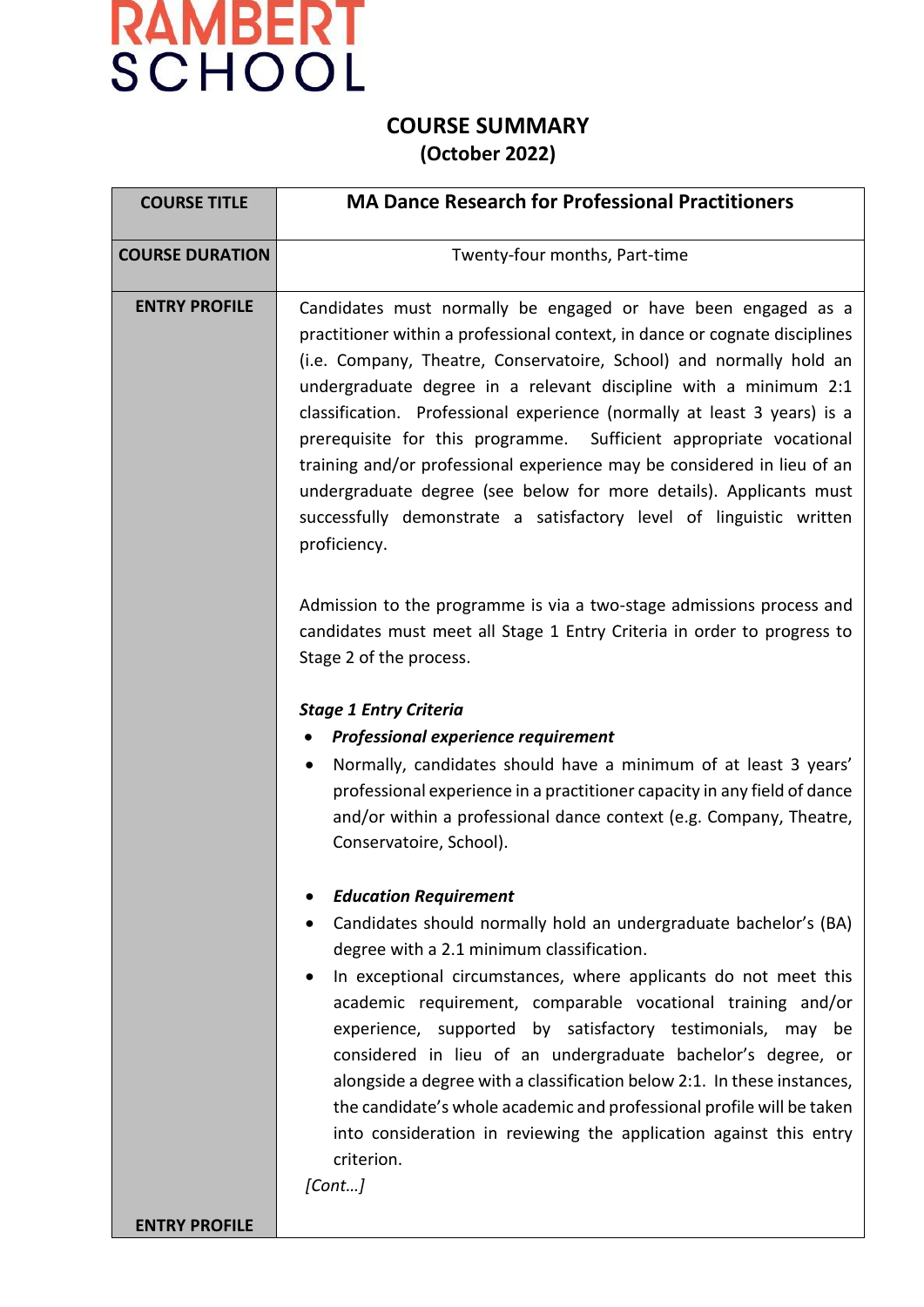| (Continued)           | <b>Age Requirement</b><br>The minimum age to study this programme is normally 22– there is<br>no upper age limit for this programme<br><b>Language Requirement</b><br>ESOL candidates must have an average 6.5 in IELTs test, minimum 6.0<br>in reading and writing, to enrol on the programme<br>Students may be admitted to the programme with advanced standing in<br>line with the University's standard APECL requirements. Such cases are<br>subject to prior approval by the University of Kent according to its APL<br>process<br>see:<br>https://www.kent.ac.uk/teaching/qa/codes/taught/annexr.html                                                                                             |
|-----------------------|-----------------------------------------------------------------------------------------------------------------------------------------------------------------------------------------------------------------------------------------------------------------------------------------------------------------------------------------------------------------------------------------------------------------------------------------------------------------------------------------------------------------------------------------------------------------------------------------------------------------------------------------------------------------------------------------------------------|
|                       | NOTE: This course is delivered on a part-time basis remotely and does not<br>require UK residency. We do not sponsor applicants with a visa for entry to<br>this course.                                                                                                                                                                                                                                                                                                                                                                                                                                                                                                                                  |
| <b>COURSE OUTLINE</b> | The MA Dance Research for Professional Practitioners aims to develop a<br>body of informed practitioners within mainstream dance companies and<br>vocational schools, a sector of dance that is under-represented in the<br>postgraduate and academic sector, alongside a body of potential<br>practitioner-researchers who have worked in that sector.                                                                                                                                                                                                                                                                                                                                                   |
|                       | The course is designed to apply Practice Led Enquiry as a principal mode of<br>investigation, whilst incorporating the application of established research<br>in such a way as to integrate, enhance and advance students' current<br>embodied practices/experience as professional practitioners. The practice<br>of dancers, teachers, and other related modes of dance practice is at the<br>heart of this programme, which aims to guide students in deepening their<br>understanding of their discipline and advance professional knowledge, and<br>it with rigorous research processes that address the practical, artistic,<br>cultural, social and political implications of dance in the sector. |
|                       | The course's focus on Practice led Enquiry within dance and cognate<br>practices will allow students to place practice and/or career aims at the<br>heart of the enquiry, and draw out embodied, implicit and procedural<br>knowledge, whilst at the same time developing rigorous critical and analytic<br>skill. By this engaging in this process their tacit knowledge will become<br>more explicit and shareable.                                                                                                                                                                                                                                                                                     |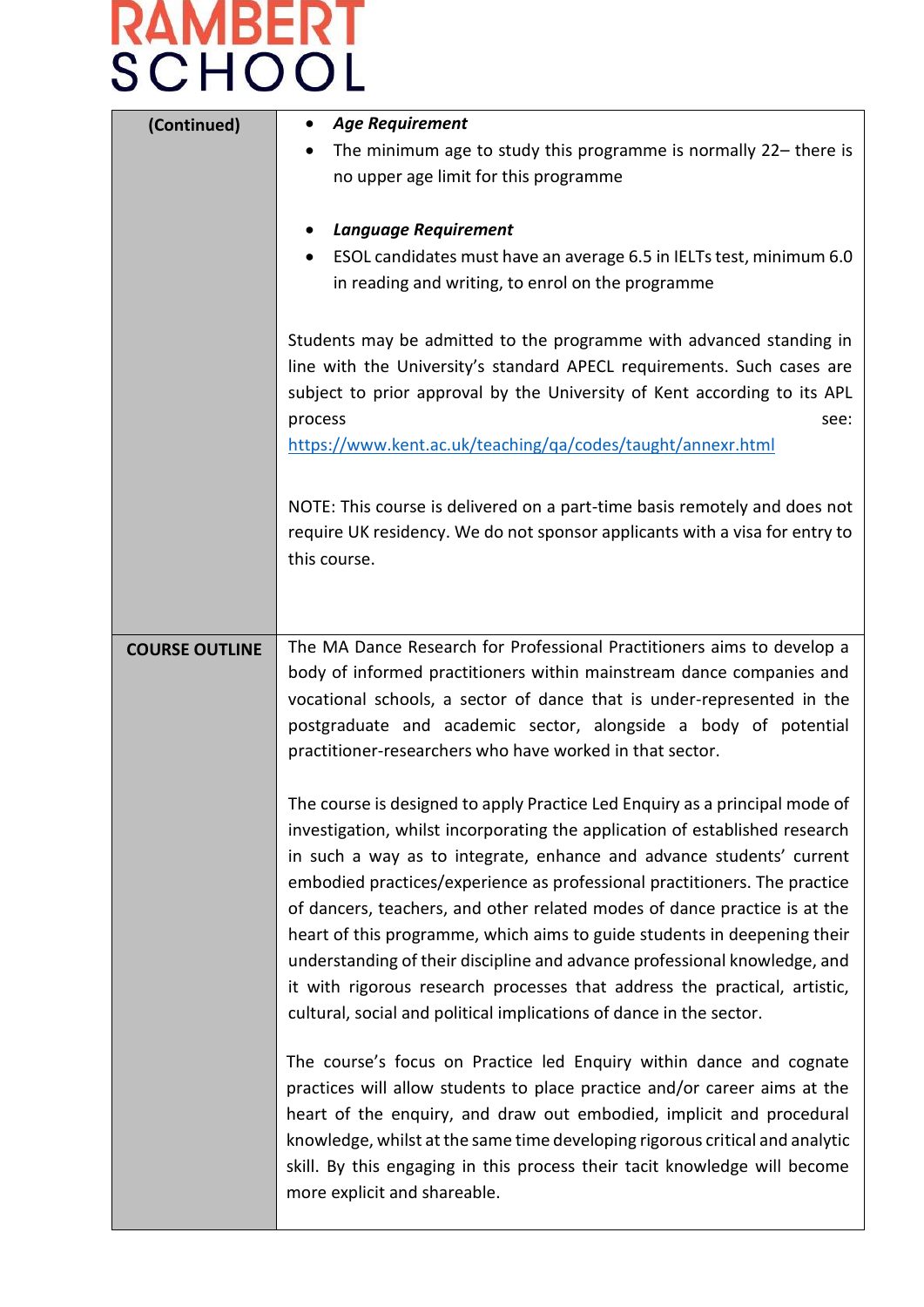**COURSE OUTLINE (Continued)** The course will facilitate the development and deepening of insights and understanding of dance as a practice and a cultural phenomenon, with the aim of advancing the development of Reflexive Practice as a desirable skill in professionals working in elite dance companies and schools, and as a means of enhancing practice in the mainstream sector. *[Cont…]* Through the interplay between practice interrogation and more traditional forms of research, students will be able to make valuable connections within their field, leading to transformation of their knowledge boundaries. Graduates of this programme will develop skills in Practice led Enquiry processes, which will lead to: • The development of confidence in their own scholarly voice as practitioner-researchers • The understanding of the modes of sharing within dance practice • the development and enhancement of the ability to identify and interpret implicit meanings embedded in their practice. • The ability to undertake varied research and development processes as well as critical analysis of both personal work and that of others. • The identification and communication of relevant evidence and ideas of and about dance in the 21st century across a range of dance practices, and a range of specialist and non-specialist audiences • both the advancement of the individual's expert embodied understanding of dance that will enhance critique in the production of original work, develop new ways of working in their chosen area of practice, and generate valuable insights and knowledge for the benefit of dance, the arts and society. The course aims to offer a bespoke scholarly opportunity within a professional context that is tailored to the learners' individual practice in dance. It is designed to embrace a wide range of research interests within the dance profession (e.g., dancer, rehearsal director, lecturer/teacher, community practitioner, dance maker). The course is offered on a part-time basis to accommodate professional working schedules and allow for the gradual deepening of dance related practices. The course is designed to be flexible and meet the needs of students who are learning whilst working, and students can choose from a mixture of inperson and online delivery as best suits their needs.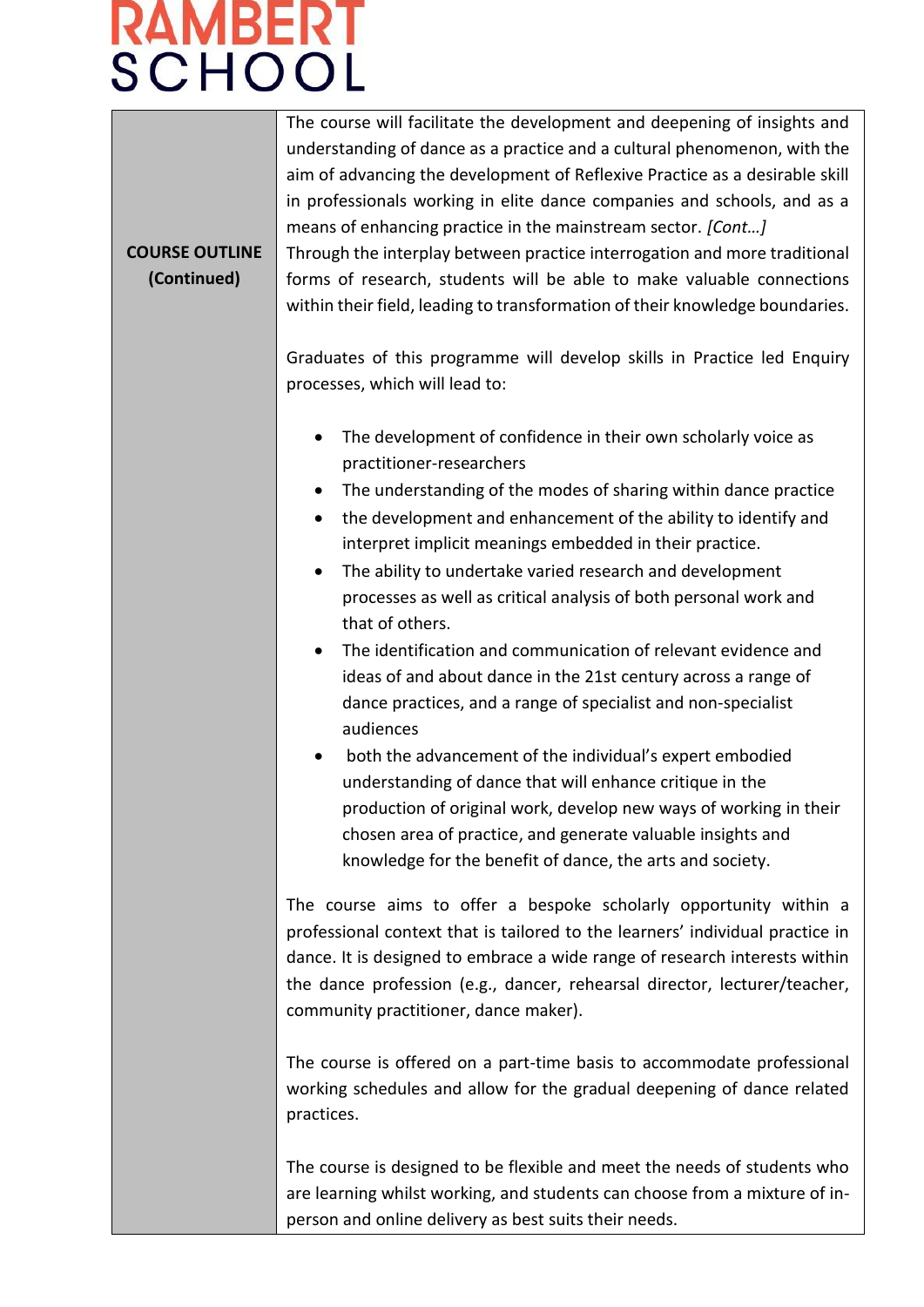Г

|                                                                                                                                                                                                                                                                                                                                                                                                                                                                                                                                                                                                                                                                                                                                                                                                                                                                                                                                                                                                                                                                                                                                                                                                                                                                                                                                                                                                                                        | <b>SDS</b>   |                                                                              |                |                | Term(s)         |  |
|----------------------------------------------------------------------------------------------------------------------------------------------------------------------------------------------------------------------------------------------------------------------------------------------------------------------------------------------------------------------------------------------------------------------------------------------------------------------------------------------------------------------------------------------------------------------------------------------------------------------------------------------------------------------------------------------------------------------------------------------------------------------------------------------------------------------------------------------------------------------------------------------------------------------------------------------------------------------------------------------------------------------------------------------------------------------------------------------------------------------------------------------------------------------------------------------------------------------------------------------------------------------------------------------------------------------------------------------------------------------------------------------------------------------------------------|--------------|------------------------------------------------------------------------------|----------------|----------------|-----------------|--|
|                                                                                                                                                                                                                                                                                                                                                                                                                                                                                                                                                                                                                                                                                                                                                                                                                                                                                                                                                                                                                                                                                                                                                                                                                                                                                                                                                                                                                                        |              |                                                                              |                |                |                 |  |
| <b>Compulsory Modules</b>                                                                                                                                                                                                                                                                                                                                                                                                                                                                                                                                                                                                                                                                                                                                                                                                                                                                                                                                                                                                                                                                                                                                                                                                                                                                                                                                                                                                              |              |                                                                              |                |                |                 |  |
| RSPG4                                                                                                                                                                                                                                                                                                                                                                                                                                                                                                                                                                                                                                                                                                                                                                                                                                                                                                                                                                                                                                                                                                                                                                                                                                                                                                                                                                                                                                  | C            | Thinking Dance Through its<br>Practice                                       | $\overline{7}$ | 25             | Yr1             |  |
| RSPG6                                                                                                                                                                                                                                                                                                                                                                                                                                                                                                                                                                                                                                                                                                                                                                                                                                                                                                                                                                                                                                                                                                                                                                                                                                                                                                                                                                                                                                  | $\mathsf{C}$ | <b>Activating and Documenting</b><br>Research<br><b>Experiments in Dance</b> | 7              | 40             | Yr <sub>1</sub> |  |
| RSPG7                                                                                                                                                                                                                                                                                                                                                                                                                                                                                                                                                                                                                                                                                                                                                                                                                                                                                                                                                                                                                                                                                                                                                                                                                                                                                                                                                                                                                                  | $\mathsf{C}$ | Reflective Practice in Action                                                | $\overline{7}$ | 35             | Yr <sub>1</sub> |  |
| $\mathsf{C}$<br>RSPG8<br><b>Advanced Research Enquiry</b>                                                                                                                                                                                                                                                                                                                                                                                                                                                                                                                                                                                                                                                                                                                                                                                                                                                                                                                                                                                                                                                                                                                                                                                                                                                                                                                                                                              |              | $\overline{7}$                                                               | 20             | Y1 & Yr<br>2   |                 |  |
|                                                                                                                                                                                                                                                                                                                                                                                                                                                                                                                                                                                                                                                                                                                                                                                                                                                                                                                                                                                                                                                                                                                                                                                                                                                                                                                                                                                                                                        |              |                                                                              |                |                |                 |  |
| <b>KV Code</b>                                                                                                                                                                                                                                                                                                                                                                                                                                                                                                                                                                                                                                                                                                                                                                                                                                                                                                                                                                                                                                                                                                                                                                                                                                                                                                                                                                                                                         | Code         | <b>Title</b>                                                                 | Level          | <b>Credits</b> | Term(s)         |  |
| Stage 2                                                                                                                                                                                                                                                                                                                                                                                                                                                                                                                                                                                                                                                                                                                                                                                                                                                                                                                                                                                                                                                                                                                                                                                                                                                                                                                                                                                                                                |              |                                                                              |                |                |                 |  |
|                                                                                                                                                                                                                                                                                                                                                                                                                                                                                                                                                                                                                                                                                                                                                                                                                                                                                                                                                                                                                                                                                                                                                                                                                                                                                                                                                                                                                                        |              |                                                                              |                |                |                 |  |
| RSPG5                                                                                                                                                                                                                                                                                                                                                                                                                                                                                                                                                                                                                                                                                                                                                                                                                                                                                                                                                                                                                                                                                                                                                                                                                                                                                                                                                                                                                                  |              | Dissertation                                                                 | $\overline{7}$ | 60             | Yr <sub>2</sub> |  |
| The teaching and learning strategy for this course is grounded in the belief<br><b>METHOD OF STUDY</b><br>that postgraduate education in dance for practising professionals is as<br>concerned with soft skills (such as critical thinking, creative problem<br>solving, teamwork, and communication), as it is with the acquisition or<br>deepening of knowledge about a single discipline.<br>Adopting this position leads to the use of teaching and learning methods<br>that increase students' abilities to: study independently; identify, interpret<br>and critique concepts; identify appropriate theories to complement<br>conceptual underpinnings of embodied practices; develop the ability not<br>only to operate as a practitioner but also to think as an expert with the<br>ability to produce original insights and valuable knowledge for the benefit<br>of the development of the arts in society as a whole and its concomitant<br>social capital; and engage in continuous learning in their professional<br>contexts.<br>In this programme, the Practice-Led Enquiry undertaken by each student<br>simultaneously teaches students how to undertake research in dance whilst<br>formulating the student's own area of research. Attention to writing and<br>articulating ideas is embedded in all the research modules. The ability to<br>articulate areas of enquiry is developed and honed in the research-led |              |                                                                              |                |                |                 |  |
|                                                                                                                                                                                                                                                                                                                                                                                                                                                                                                                                                                                                                                                                                                                                                                                                                                                                                                                                                                                                                                                                                                                                                                                                                                                                                                                                                                                                                                        |              |                                                                              |                |                |                 |  |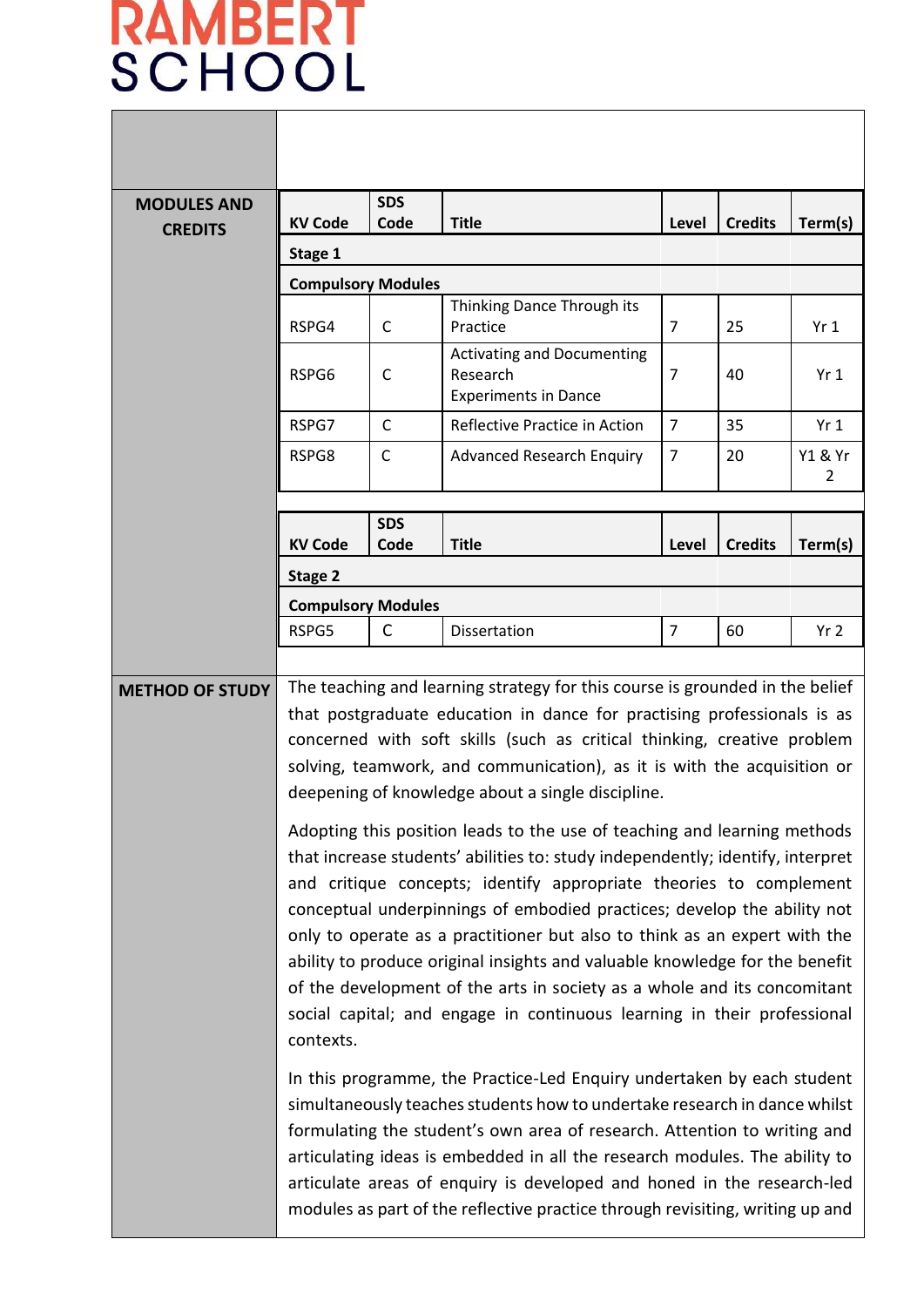### RAMBERT **SCHOOL**

**METHOD OF STUDY (Continued)**

auditing reflections of the practice as the research progresses. Through these processes, students will develop the writing and thinking skills needed for advanced Practice-Led Enquiry. *[Cont…]*

This degree also provides opportunities to students who wish to advance their writing skills when articulating their analyses of their ideas about their research and practice, both verbally and visually in lecture-demonstrations.

Inclusivity and access are at the heart of the teaching/learning and assessment strategies with remote learning and online provision available at all stages of the programme.

To these ends a **flexible Mixed Teaching and Learning model** will include:

- **Interactive/collaborative teaching and assessment** strategies.
- **Self-directed learning** through reflective practice and independent research.
- **Peer learning**, through discussions and active participation with peers.
- **Lectures and seminars** which invite speakers to ask challenging questions as they deliver their presentation to facilitate deeper deliberation on the content of the seminar/lecture.
- **Seminars and guided workshops** led by tutors and students which are designed to experiment with a variety of research strategies and crossdisciplinary understandings. Seminars will entail research methodology and contextual framework sessions suitable for post-graduate study that will facilitate the development of critical thinking and research skills.
- **Research Intensives** (3-10 day workshops) focusing on project-led development of practice-led research strategies to accommodate the fact that often in innovative Practice Led Enquiry projects appropriate research strategies need to be developed in situ. Intensives may also take the form of week-long or weekend cluster of sessions on a particular module.
- **Student-led research seminars and** workshops: Workshops will include Practice Research experimentation, development of original ideas in a studio environment, sharing of Practice Research work (with Critique).
- **Open discussion groups.**
- **One-to-one mentoring**: mentoring will be provided to each individual on the basis of their current professional engagement (Dancer, Teacher, Rehearsal Director etc) and this will include working with the student in-situ and developing practice.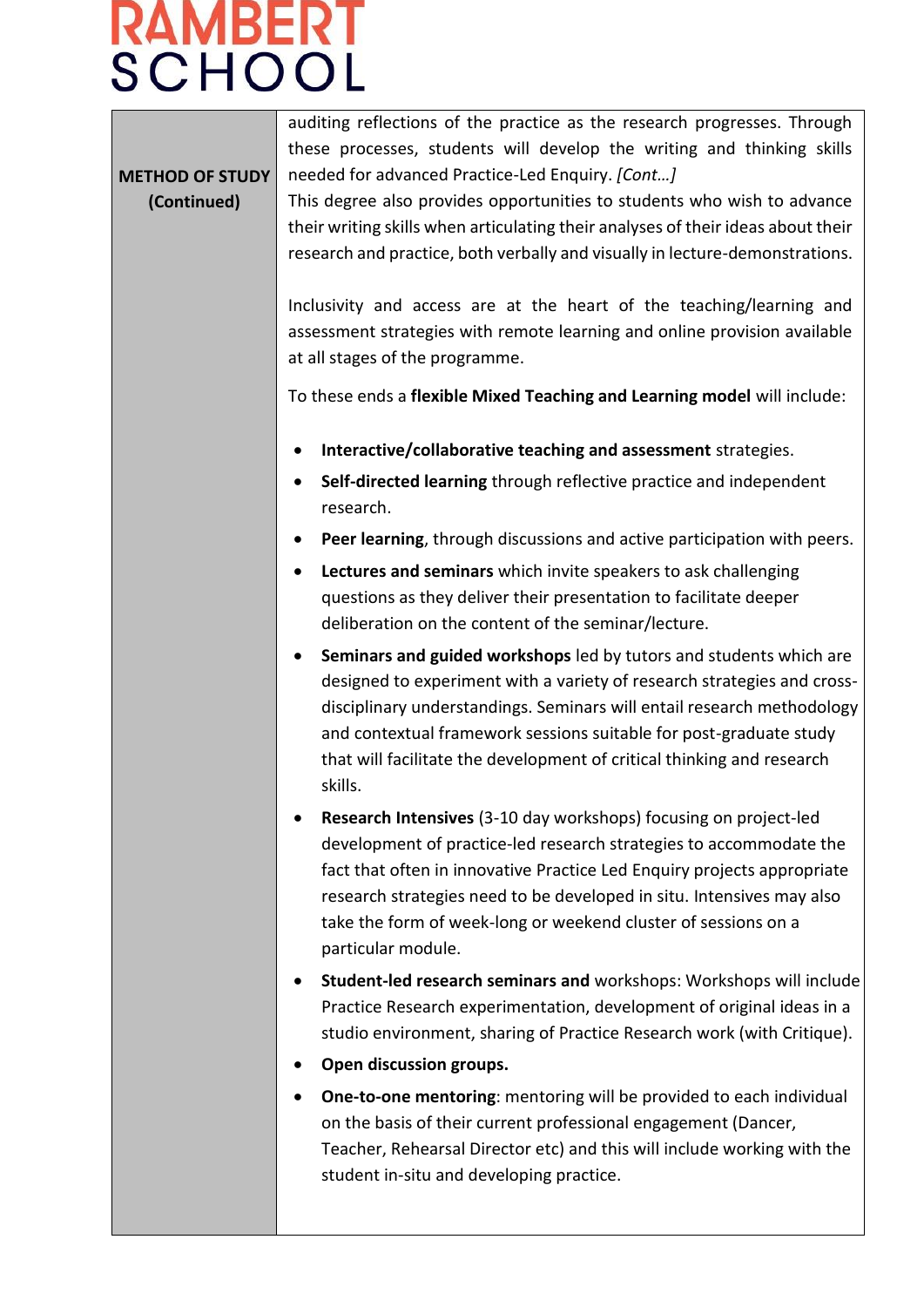| <b>METHOD OF STUDY</b><br>(Continued)          | <b>Online delivery</b> $-$ all sessions on this course will be recorded and<br>available and some will be streamed to allow for remote engagement<br>with this MA course. [Cont]<br>Teaching, Learning and Assessment strategies will be focused<br>$\bullet$<br>according to the specific professional practice of the individual<br>students and promote inclusivity with regards to the specific practice<br>(performance, education, directing) and dependent on any potential<br>learning needs. Proactive adjustments dependent on individual needs<br>of learners will be implemented in order to ensure parity of experience.<br>A Personal Programme Learning Agreement (PPLA) will be negotiated<br>$\bullet$<br>with each student on the basis of their research and practice led<br>enquiry interests and include mutually agreed project outcomes and<br>links to the specific module learning outcomes. This will facilitate<br>student agency and identify the focus of the individual learner's aims in<br>undertaking this course. |  |  |  |  |  |
|------------------------------------------------|-----------------------------------------------------------------------------------------------------------------------------------------------------------------------------------------------------------------------------------------------------------------------------------------------------------------------------------------------------------------------------------------------------------------------------------------------------------------------------------------------------------------------------------------------------------------------------------------------------------------------------------------------------------------------------------------------------------------------------------------------------------------------------------------------------------------------------------------------------------------------------------------------------------------------------------------------------------------------------------------------------------------------------------------------------|--|--|--|--|--|
| <b>WORKLOAD</b><br><b>(CONTACT HOURS &amp;</b> | The MA Dance Research for Professional Practitioners assumes 1800<br>notional learning and teaching hours with average contact time of 15-40                                                                                                                                                                                                                                                                                                                                                                                                                                                                                                                                                                                                                                                                                                                                                                                                                                                                                                        |  |  |  |  |  |
| <b>SELF-STUDY)</b>                             | hours per module (dependent on the credit value of each module - refer to<br>individual module specifications to determine precise number of hours per<br>module).<br>This mode of delivery also requires a strong commitment by the student<br>and the motivation to conduct independent and self-directed study, and to<br>engage in advanced reflective practice within their given discipline and<br>professional context.                                                                                                                                                                                                                                                                                                                                                                                                                                                                                                                                                                                                                      |  |  |  |  |  |
|                                                | Note on professional engagement and/or experience:<br>Study on the programme embraces the current or recent working practice<br>of the student. Students on this programme will ideally have accrued<br>professional experience in their field of dance (or cognate) practice of 3<br>years. This programme has a directed focus on professional practice, where<br>the student's working experiences within the sector are the basis for their<br>individual Practice Led Enquiry and research.                                                                                                                                                                                                                                                                                                                                                                                                                                                                                                                                                    |  |  |  |  |  |
| <b>METHODS OF</b><br><b>ASSESSMENT</b>         | <b>Bespoke assessment strategies</b><br>Due to the nature of the delivery of the course students will be engaging in                                                                                                                                                                                                                                                                                                                                                                                                                                                                                                                                                                                                                                                                                                                                                                                                                                                                                                                                |  |  |  |  |  |
|                                                | a variety of methods to frame and focus their research. Each module serves<br>as different opportunity to advance their learning, writing, and execution<br>of their research as a dance practitioner.                                                                                                                                                                                                                                                                                                                                                                                                                                                                                                                                                                                                                                                                                                                                                                                                                                              |  |  |  |  |  |
|                                                | [Cont]                                                                                                                                                                                                                                                                                                                                                                                                                                                                                                                                                                                                                                                                                                                                                                                                                                                                                                                                                                                                                                              |  |  |  |  |  |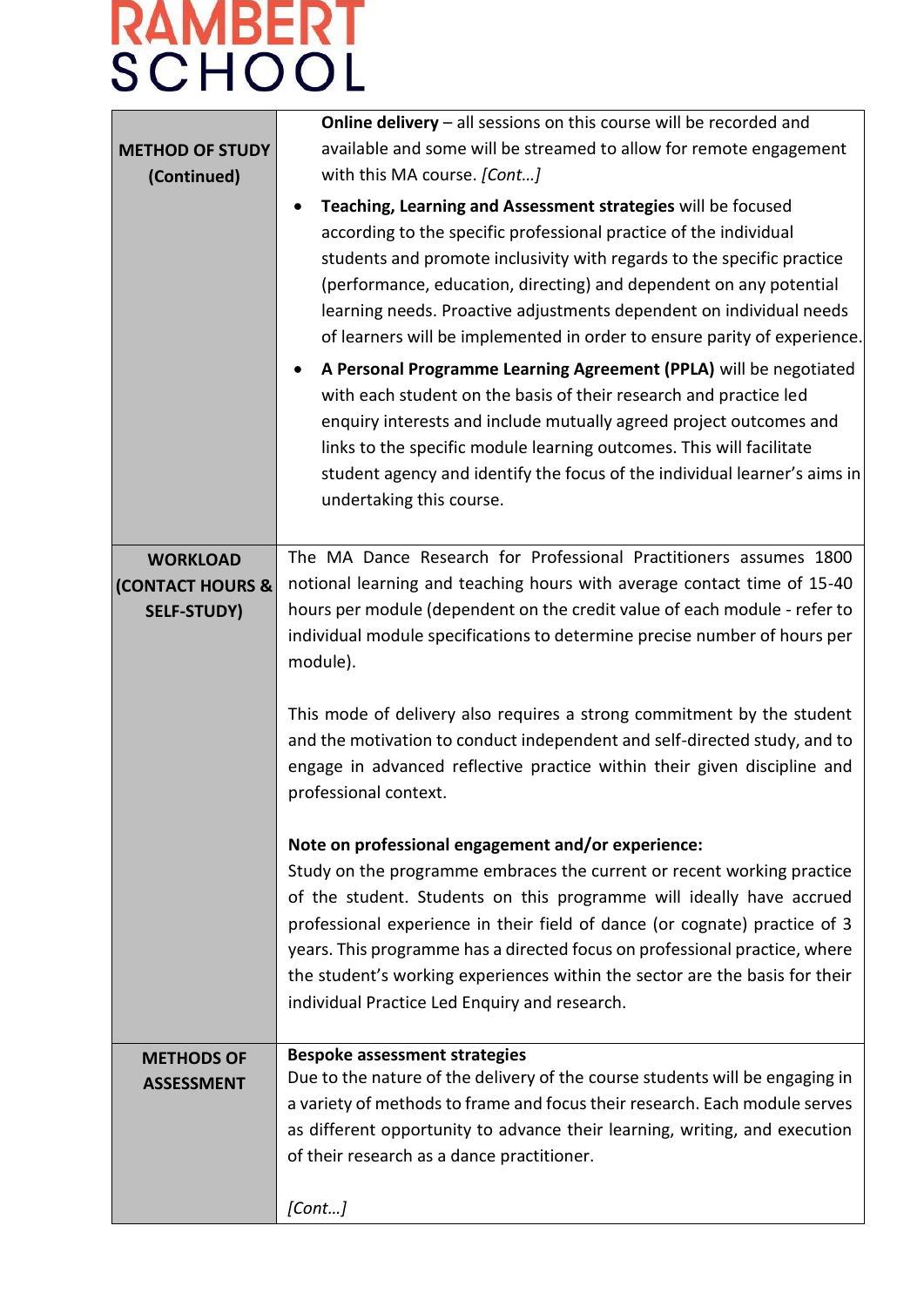| <b>METHODS OF</b><br><b>ASSESSMENT</b><br>(Continued)                                    | Consequently, the method of assessment allows for a range of platforms.<br>Working with their mentor and lecturers the students will be advised of a<br>range of formats, including:<br>Written Assignment<br>Reflective Journal<br><b>Verbal Presentation</b><br>Video/media Presentation<br>٠<br>Live Performance<br>$\bullet$<br><b>Choreographic Process Reflection</b><br>٠<br>Viva |
|------------------------------------------------------------------------------------------|------------------------------------------------------------------------------------------------------------------------------------------------------------------------------------------------------------------------------------------------------------------------------------------------------------------------------------------------------------------------------------------|
|                                                                                          | In addition to formal assessment of essays, research projects, written                                                                                                                                                                                                                                                                                                                   |
|                                                                                          | work and portfolios, assessment strategies will include:                                                                                                                                                                                                                                                                                                                                 |
|                                                                                          | peer-assessment<br>$\bullet$                                                                                                                                                                                                                                                                                                                                                             |
|                                                                                          | self-assessment and critique<br>$\bullet$                                                                                                                                                                                                                                                                                                                                                |
|                                                                                          | collaborative (student/lecturer) assessment                                                                                                                                                                                                                                                                                                                                              |
|                                                                                          |                                                                                                                                                                                                                                                                                                                                                                                          |
|                                                                                          | Assessment methods will also include:                                                                                                                                                                                                                                                                                                                                                    |
|                                                                                          | short research experiments (practical or theoretical),<br>$\bullet$                                                                                                                                                                                                                                                                                                                      |
|                                                                                          | reflective reports,<br>٠                                                                                                                                                                                                                                                                                                                                                                 |
|                                                                                          | professional portfolios,<br>٠                                                                                                                                                                                                                                                                                                                                                            |
|                                                                                          | essays,                                                                                                                                                                                                                                                                                                                                                                                  |
|                                                                                          | presentations,                                                                                                                                                                                                                                                                                                                                                                           |
|                                                                                          | lecture demonstrations,<br>٠                                                                                                                                                                                                                                                                                                                                                             |
|                                                                                          | teaching/rehearsal demonstrations                                                                                                                                                                                                                                                                                                                                                        |
| <b>AWARD RECEIVED</b><br><b>UPON SUCCESSFUL</b><br><b>COMPLETION OF</b><br><b>COURSE</b> | <b>MA DANCE RESEARCH FOR PROFESSIONAL PRACTITIONERS</b>                                                                                                                                                                                                                                                                                                                                  |
| <b>WHERE IS THE</b>                                                                      | Remote Learning Course delivered by Rambert School - St. Margaret's                                                                                                                                                                                                                                                                                                                      |
| <b>COURSE TAUGHT</b>                                                                     | Drive, Twickenham, TW1 1QN                                                                                                                                                                                                                                                                                                                                                               |
|                                                                                          | This Course has mixed-mode delivery options, primarily delivered and<br>accessed online, with intensive in-person workshops throughout the year,<br>which are also streamed. It can be accessed from anywhere and is<br>delivered to accommodate for students' professional working schedules,<br>and flexibility is built in to the delivery mode.                                      |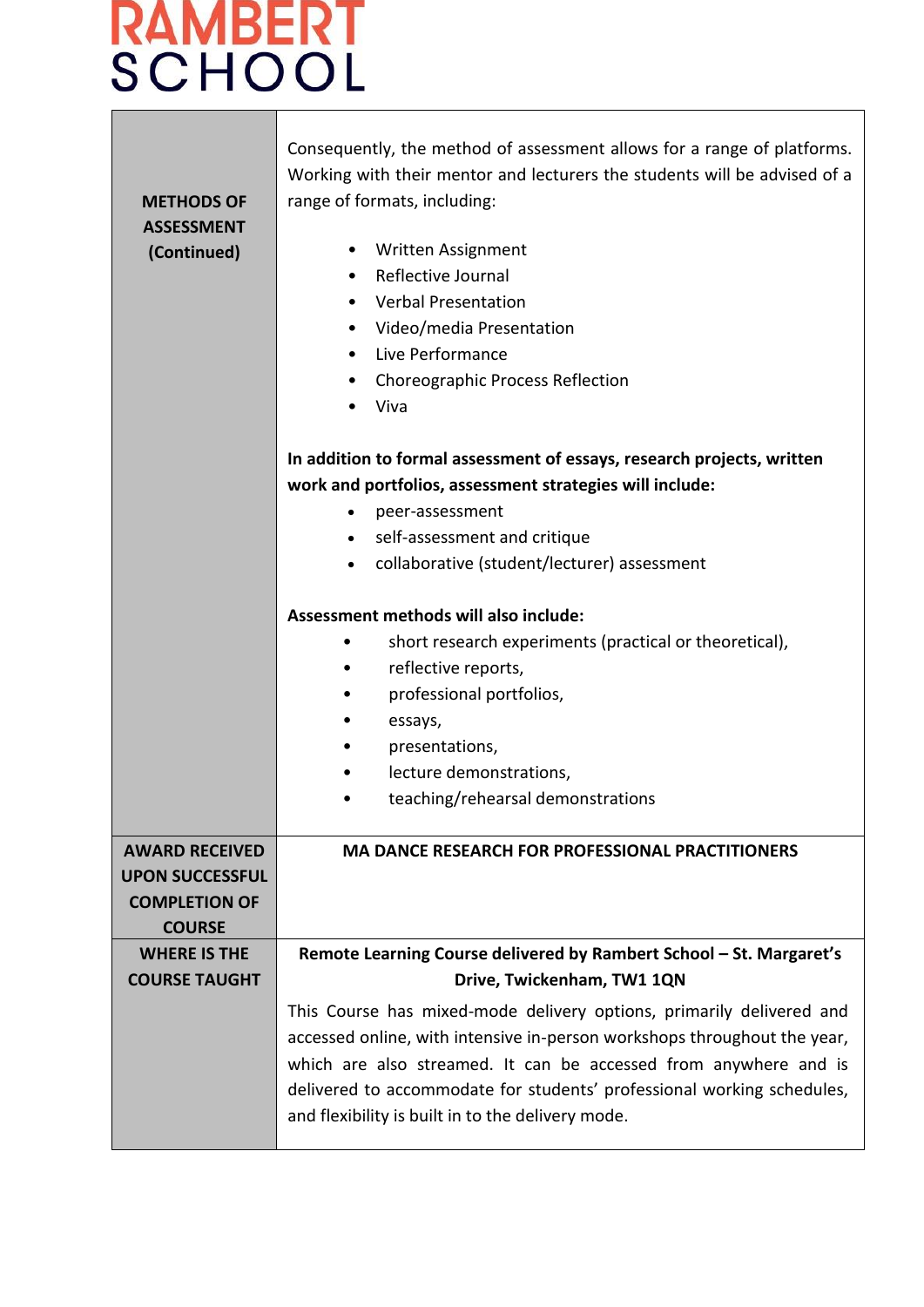|                                    | NOTE: This course is delivered on a part-time basis remotely and does not<br>require UK residency. We do not sponsor applicants with a visa for entry to<br>this course.<br>To facilitate student success on this Course, delivery may be adjusted<br>where deemed reasonable and appropriate by the Course Team.<br>Subject to government requirements and restrictions allied to the Covid19<br>pandemic or other circumstances beyond the School's control, the School<br>may be required to deliver parts of this course online that might normally<br>be delivered face to face. |  |  |  |  |  |
|------------------------------------|---------------------------------------------------------------------------------------------------------------------------------------------------------------------------------------------------------------------------------------------------------------------------------------------------------------------------------------------------------------------------------------------------------------------------------------------------------------------------------------------------------------------------------------------------------------------------------------|--|--|--|--|--|
| <b>LENGTH OF</b><br><b>MODULES</b> | The programme has been designed in identifiable, but sometimes<br>overlapping, stages which will allow the progressive development and<br>integration, and later consolidation, of the practical and theoretical<br>research skills the degree offers.                                                                                                                                                                                                                                                                                                                                |  |  |  |  |  |
|                                    | RSPG4, RSPG6 & RSPG7 will be delivered in the first 12 months and RSPG8<br>together with RSPG5 (dissertation) will be delivered in Y2 of the<br>programme. The timing of the modules is formulated specifically for part-<br>time study.                                                                                                                                                                                                                                                                                                                                              |  |  |  |  |  |
| <b>STAFF WHO DELIVER</b>           | This course is delivered by an expert team of postgraduate lecturers and                                                                                                                                                                                                                                                                                                                                                                                                                                                                                                              |  |  |  |  |  |
|                                    | industry/academic mentors and supervisors.                                                                                                                                                                                                                                                                                                                                                                                                                                                                                                                                            |  |  |  |  |  |
| <b>THE TEACHING</b>                |                                                                                                                                                                                                                                                                                                                                                                                                                                                                                                                                                                                       |  |  |  |  |  |
|                                    | Research has a broad and inclusive definition within this programme,<br>focusing predominantly on Practice led Enquiry which is bespoke to the<br>learner. The delivery is tailored to the learner, who will be supported<br>throughout the learning process by expert mentors, supervisors and<br>module leaders.                                                                                                                                                                                                                                                                    |  |  |  |  |  |
|                                    | Mentors will be assigned on the basis of the student's negotiated individual<br>areas of interest and investigation for their Practice Led Enquiry.                                                                                                                                                                                                                                                                                                                                                                                                                                   |  |  |  |  |  |
|                                    | The mentoring and guiding process will be supported by a Personal<br>Programme Learning Agreement (PPLA) which will be generated at the start<br>of the programme in negotiation with the student and based on their<br>research and practice interests, curiosities and concerns.                                                                                                                                                                                                                                                                                                    |  |  |  |  |  |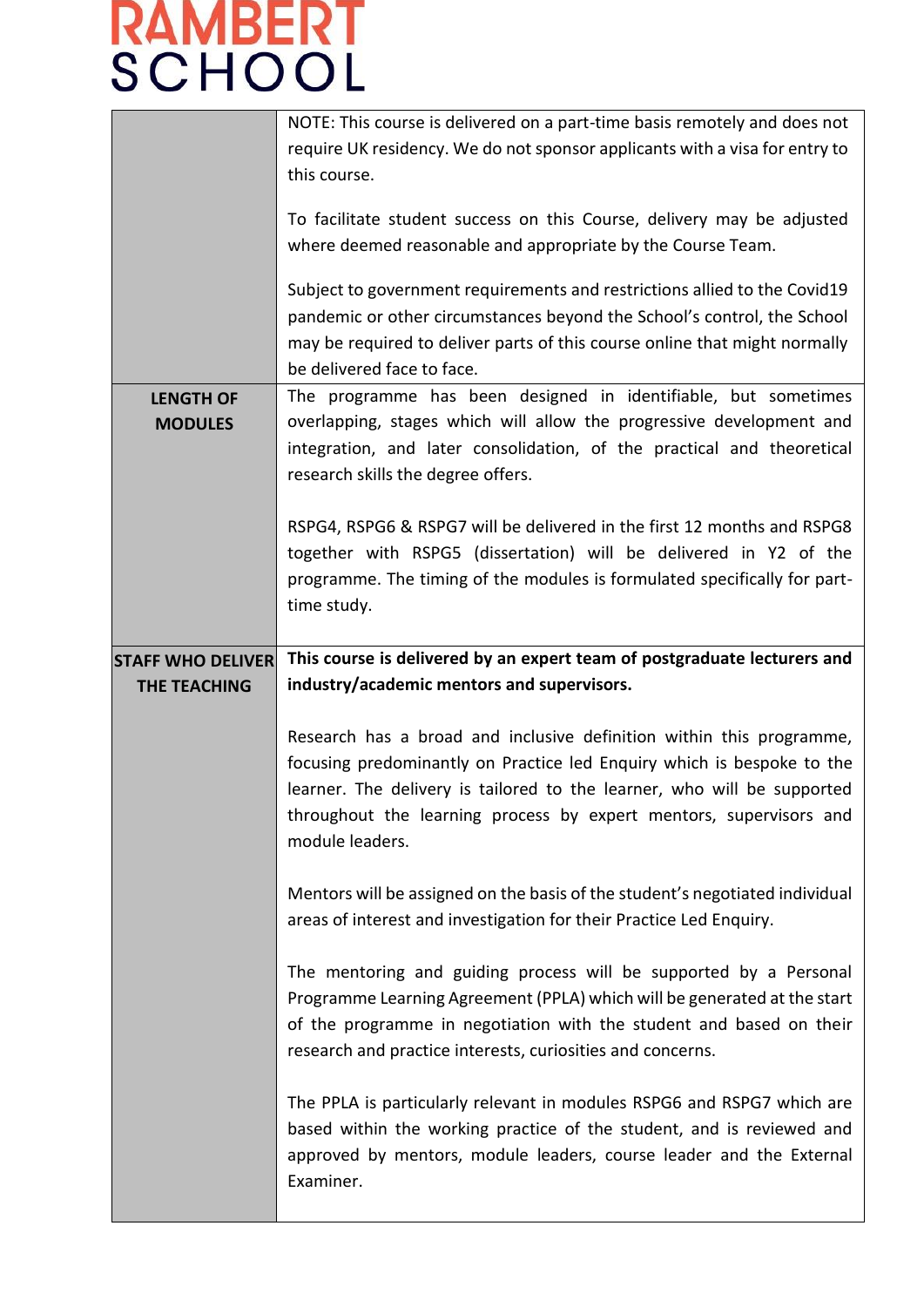| <b>FEES WHICH</b>                                                               | Course Fees 2022/23 entry                                                                                                                                                                                                                                                                         |  |  |  |  |  |
|---------------------------------------------------------------------------------|---------------------------------------------------------------------------------------------------------------------------------------------------------------------------------------------------------------------------------------------------------------------------------------------------|--|--|--|--|--|
| <b>STUDENTS CAN</b><br><b>EXPECT TO PAY</b>                                     | The Course fees for the MA in Dance Research for Professional<br>Practitioners are the same fee for all students - UK/Overseas.                                                                                                                                                                   |  |  |  |  |  |
|                                                                                 | <b>UK fee:</b> £4,000 per year (£8,000 in total)<br>Overseas fee: £4,000 per year (£8,000 in total)                                                                                                                                                                                               |  |  |  |  |  |
|                                                                                 | Please see the MA Dance Research for Professional Practitioners Terms<br>and Conditions and Fees Policy (Annex A to the MA Terms and Conditions),<br>as well as the Rambert School website for further information.<br>[Cont]                                                                     |  |  |  |  |  |
| <b>FEES WHICH</b><br><b>STUDENTS CAN</b><br><b>EXPECT TO PAY</b><br>(Continued) | <b>Useful links for financial support:</b><br>Support for Postgraduates/Masters Students are available from the<br>following links:                                                                                                                                                               |  |  |  |  |  |
|                                                                                 | More information from the Conservatoire of Dance and Drama on<br>financial<br>support. https://www.cdd.ac.uk/students/fees-and-<br>financial-support/                                                                                                                                             |  |  |  |  |  |
|                                                                                 | website<br>with<br>funding<br>Gov<br>Post<br>Graduate<br>options. https://www.gov.uk/funding-for-postgraduate-study                                                                                                                                                                               |  |  |  |  |  |
|                                                                                 | The Student Loans Company provides Postgraduate Student<br>Loans. (Eligible postgraduate UK or EU students can apply for a<br>postgraduate loan from the Student Loans Company to help with<br>tuition fees and living costs.) For more information please<br>see https://www.gov.uk/masters-loan |  |  |  |  |  |
|                                                                                 | It may also be possible to apply for charity grants available for<br>individuals in the Arts industry.                                                                                                                                                                                            |  |  |  |  |  |
| <b>ANY ADDITIONAL</b><br><b>COSTS</b>                                           | Additional costs for this programme:<br>Costs relating to own research project demands, such as equipment,<br>travel (where applicable), books. We estimate these to be<br>approximately £200 per academic year, although the precise cost will<br>vary depending on individual circumstances.    |  |  |  |  |  |
| <b>MORE</b><br><b>INFORMATION</b><br><b>ABOUT THE</b><br><b>SCHOOL</b>          |                                                                                                                                                                                                                                                                                                   |  |  |  |  |  |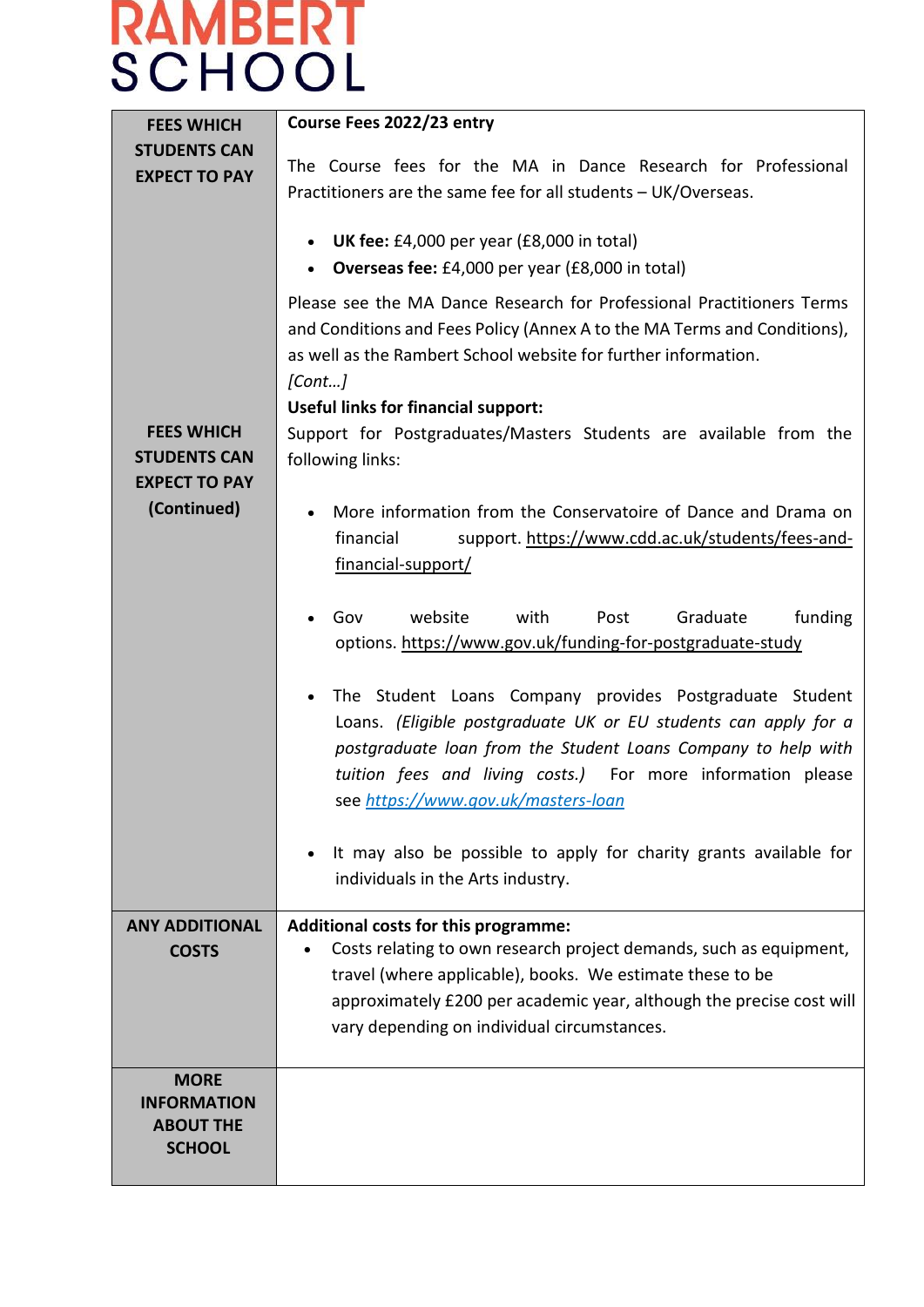### **RAMBERT SCHOOL**

**Rambert School has been a member of the Conservatoire for Dance and Drama (CDD) for 15 years, and in that time students of Rambert School have also been registered students of CDD. We have recently decided to seek independent registration as a Higher Education Provider (HEP) and are currently in the process of making an application to the English Universities Regulator, the Office for Students (OfS), with the aim of achieving independence by July 2022.**

**It is anticipated that by the time of your enrolment on a course of higher education from September 2022 onwards, Rambert School will be an independently registered Higher Education Provider with the Office for Students. You would therefore be registered as a student of Rambert School only, and not a registered student of CDD.** 

**This means that your contract (as set out in the Terms and Conditions) will be with Rambert School only, where previously it would also have been with CDD. CDD student-related policies and procedures will cease to apply to Rambert School students, and will be replaced with equivalent Rambert School policies and procedures (eg the CDD Student Complaints Procedure will be replaced with the Rambert School Complaints Procedure).**

**In the event that the School does not achieve independent registration within the anticipated timeline, you may be initially registered as a student of the Conservatoire for Dance and Drama. In this event, we will write to let you know and to explain what this means for you in practice.**

**Our change in status to be independently registered with the Office for Students will not change any course content, nor will it change how or where our courses are delivered, and our courses will continue to be validated by the University of Kent (which awards Rambert School degrees).**